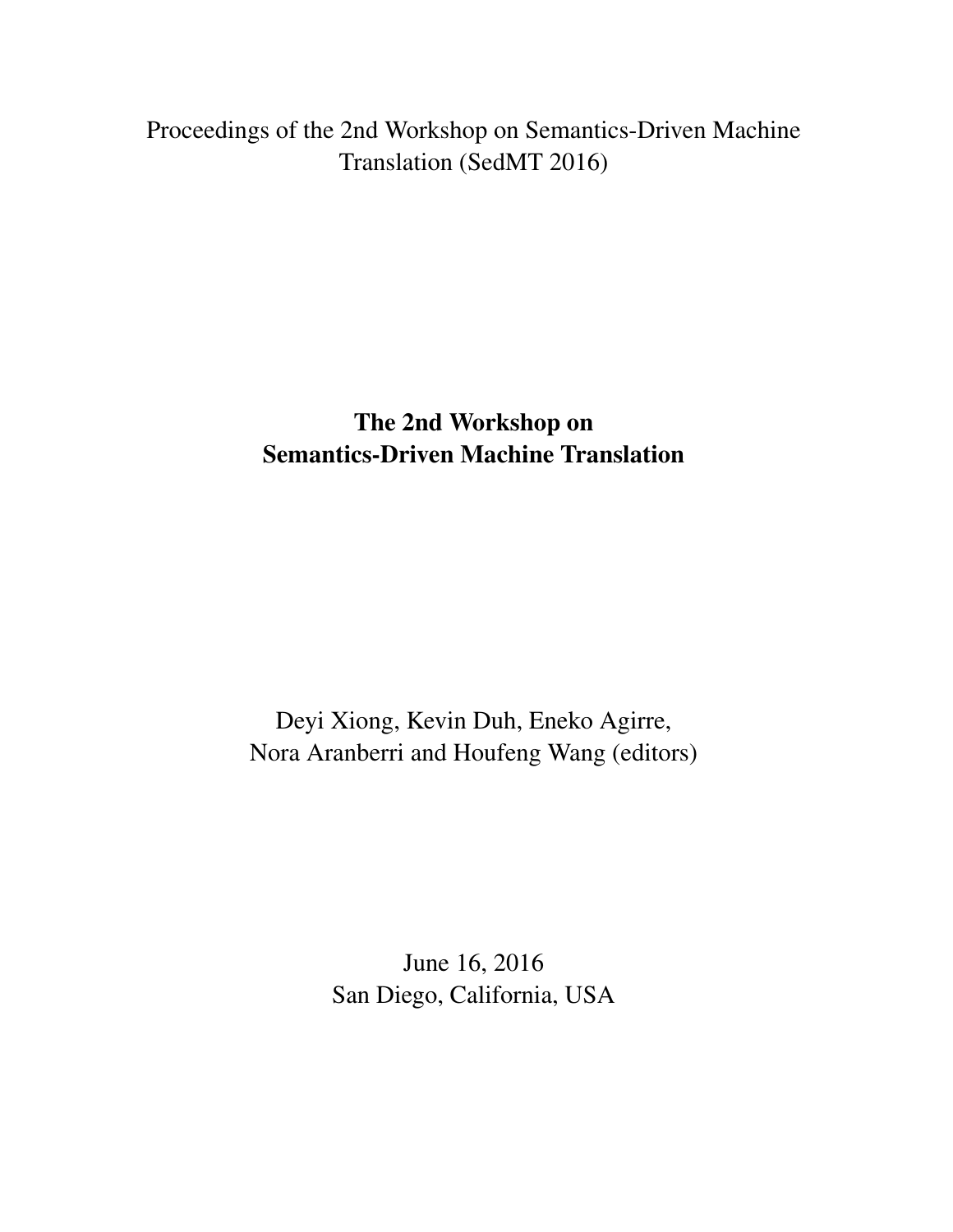c 2016 The Association for Computational Linguistics

Order copies of this and other ACL proceedings from:

Association for Computational Linguistics (ACL) 209 N. Eighth Street Stroudsburg, PA 18360 USA Tel: +1-570-476-8006 Fax: +1-570-476-0860 acl@aclweb.org

ISBN 978-1-941643-97-6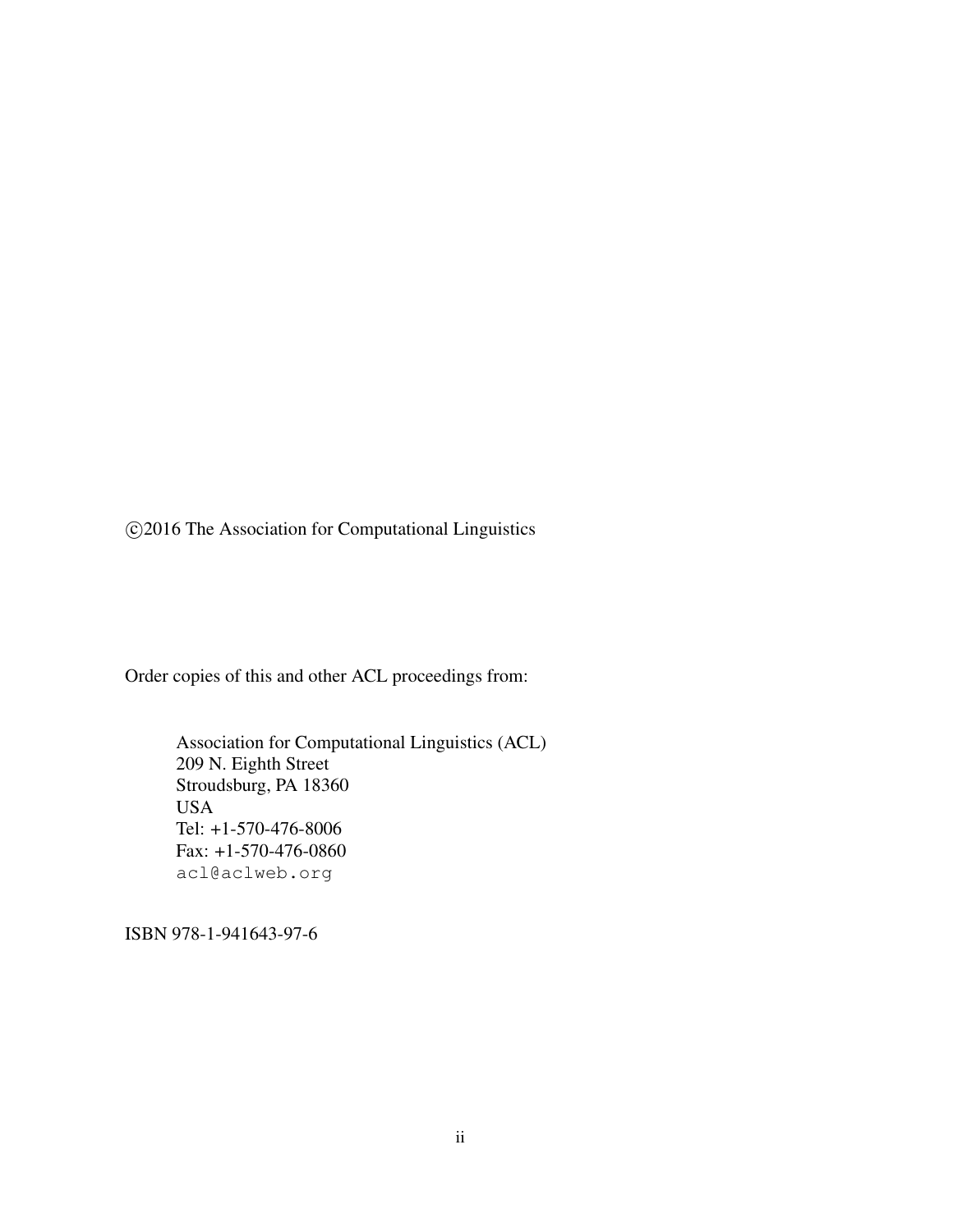# Preface

We are very pleased to welcome you to the 2nd Workshop on Semantics-Driven Machine Translation (SedMT) in conjunction with NAACL, held on June 16, 2016 in San Diego, California, USA.

It is widely recognized that machine translation inherently requires semantics to obtain meaning representations of source sentences and to generate meaning-preserving target translations. Recent years have witnessed a resurgent huge interest in exploring semantics for machine translation, e.g., employing lexical semantics for word sense and semantic role disambiguation in machine translation, using compositional semantics for phrasal translation, incorporating discourse semantics into document-level machine translation and so on. The emerging neural machine translation (NMT) is also naturally born as semantic machine translation since it heavily relies on distributional semantic representations.

This workshop seeks to build on the success of its precursor S2MT 2015 (http://hlt.suda.edu.cn/workshop/s2mt/index.html), which was held in conjunction with ACL 2015 in Beijing. S2MT 2015 brought together a large number of researchers from the machine translation and semantics community. Its program included high-quality papers examining and exploring semantics in machine translation from different angles and perspectives. It also featured 4 keynote speeches covering topics that cross boundaries of semantics and machine translation, as well as a thought-provoking panel discussion on the gaps and challenges between semantics and statistical machine translation.

This workshop will continue efforts of promoting the shift of interest from syntax to semantics in machine translation, exploring new horizons and cultivating ideas of cutting-edge models and algorithms for semantic machine translation.

After a rigorous selection, we only accepted 2 high-quality papers to be presented in the workshop program. These two papers study language constructions from a semantic perspective. In particular, Alastair Butler investigates the generation of several typical language constructions of English for machine translation with meaning representation informed decisions. Shili Ge and Rou Song discover 5 different construction patterns for clauses in Chinese-English translation.

In addition to the accepted papers, we also accepted two extended abstracts. Extended abstracts are 2-3 pages long. Since this is the first time to include extended abstracts in the workshop program, we invite contributions from team members of semantic MT projects and semantic MT researchers worldwide. Liangyou Li, Andy Way and Qun Liu incorporate dependency semantics into graph-based machine translation. Kiril Simov, Petya Osenova and Alex Popov examine hybrid MT system with word sense annotations on the source side for Bulgarian-English Translation.

Following the tradition of the former workshop, we invited 4 distinguished keynote speakers from semantics and machine translation to cover topics that cross boundaries of these two areas. Johan Bos (University of Groningen) will give a talk on building a large parallel meaning bank for four languages, i.e., English, Dutch, German and Italian. Jan Hajic (Charles University in Prague) will give a speech on the Chimera-TectoMT architecture of machine translation with deep linguistic analysis. Kyunghyun Cho (New York University) will give a talk on the latest research on neural machine translation without explicit linguistic structures. Martha Palmer (University of Colorado) will give a talk on designing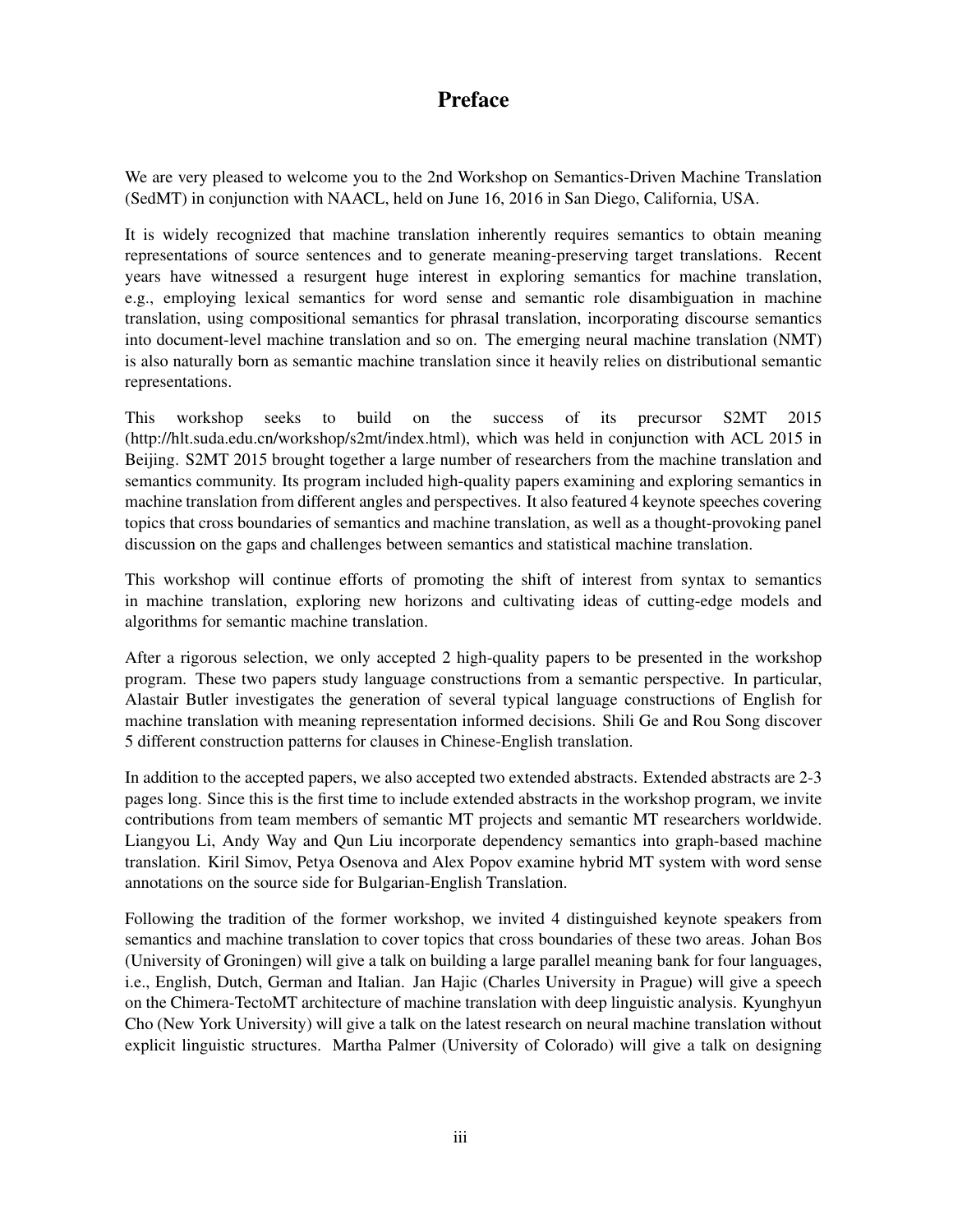abstract meaning representations for machine translation. The former two keynote speeches will be in the morning session while the later two talks in the afternoon session.

The workshop will organize a panel discussion on "What semantic phenomena/annotations/forms are most promising for traditional SMT or NMT?" at the end of the program.

We would like to thank the whole Program Committee, the invited keynote and panel speakers and all authors who submitted papers to the workshop. We acknowledge the general support from our sponsors QTLeap project and the National Science Foundation of China and Jiangsu Province (grants No. 61403269 and BK20140355).

Organizers of the SedMT workshop Deyi Xiong, Kevin Duh, Eneko Agirre, Nora Aranberri and Houfeng Wang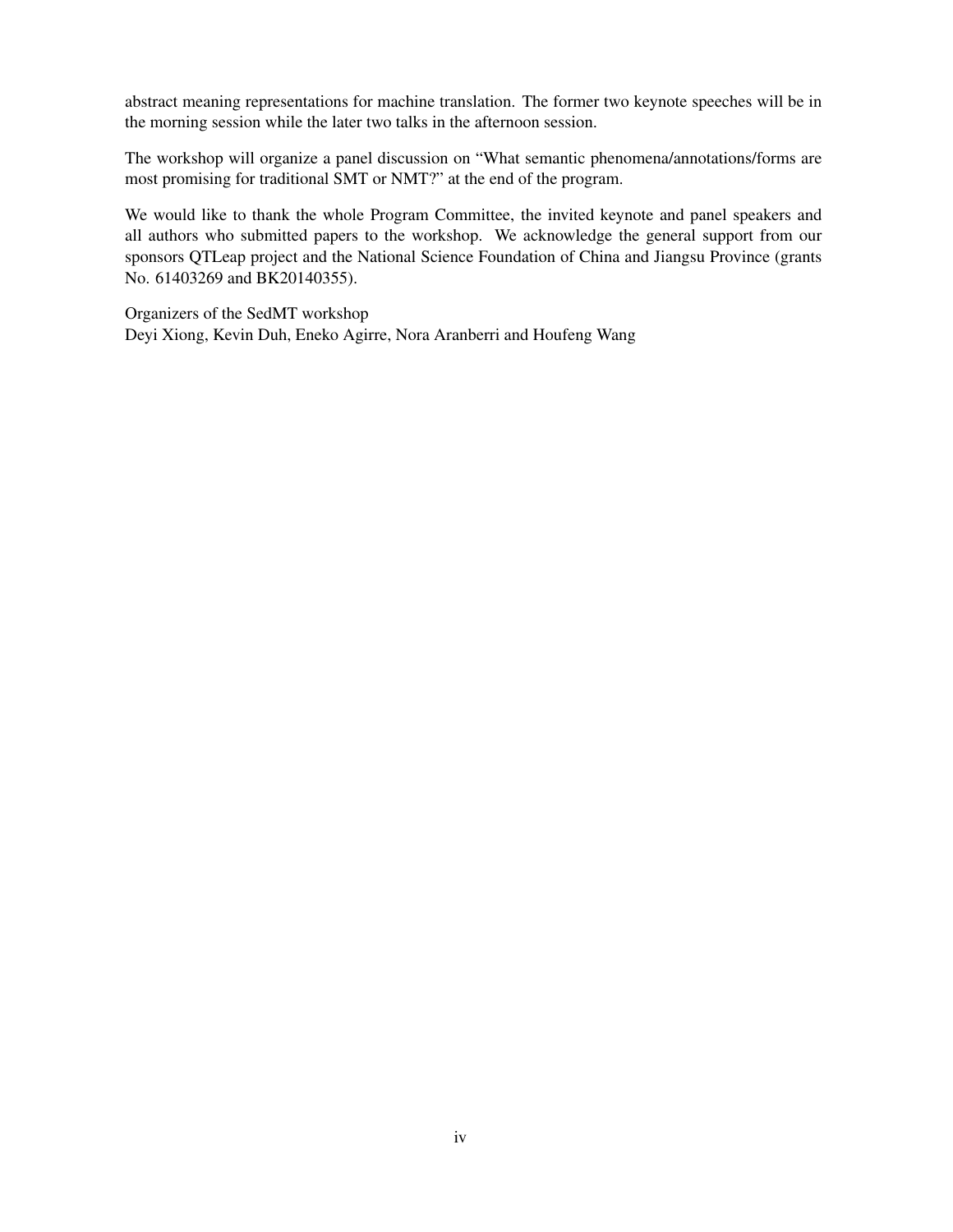#### Organizers:

Deyi Xiong, Soochow University Kevin Duh, Johns Hopkins University Human Language Technology Center of Excellence Eneko Agirre, University of the Basque Country Nora Aranberri, University of the Basque Country Houfeng Wang, Peking University

#### Program Committee:

Rafael E. Banchs, Institute for Infocomm Research Johan Bos, University of Groningen Boxing Chen, National Research Council Canada David Chiang, University of Notre Dame Michael Goodman, Nanyang Technological University Jan Hajic, Charles University in Prague Zhongjun He, Baidu Shujian Huang, Nanjing University Kevin Knight, ISI Philipp Koehn, Johns Hopkins University Qun Liu, Dublin City University Yang Liu, Tsinghua University Chi-kiu Lo, National Research Council Canada Wei Lu, Singapore University of Technology and Design Zhengdong Lu, Noahs Ark Lab, Huawei Technologies Minh-Thang Luong, Stanford University Preslav Nakov, Qatar Computing Research Institute Hwee-Tou Ng, National University of Singapore Martha Palmer, University of Colorado Lane Schwartz, University of Illinois Khalil Sima'an, University of Amsterdam Jinsong Su, Xiamen University Hans Uszkoreit, Saarland University Tong Xiao , Northeastern University Frances Yung, Nara Institute of Science and Technology Dongdong Zhang, Microsoft Research Asia Jiajun Zhang, Institute of Automation, Chinese Academy of Sciences Yue Zhang, Singapore University of Technology and Design

#### Invited Speakers:

Johan Bos, University of Groningen Kyunghyun Cho, New York University Jan Hajic, Charles University in Prague Martha Palmer, University of Colorado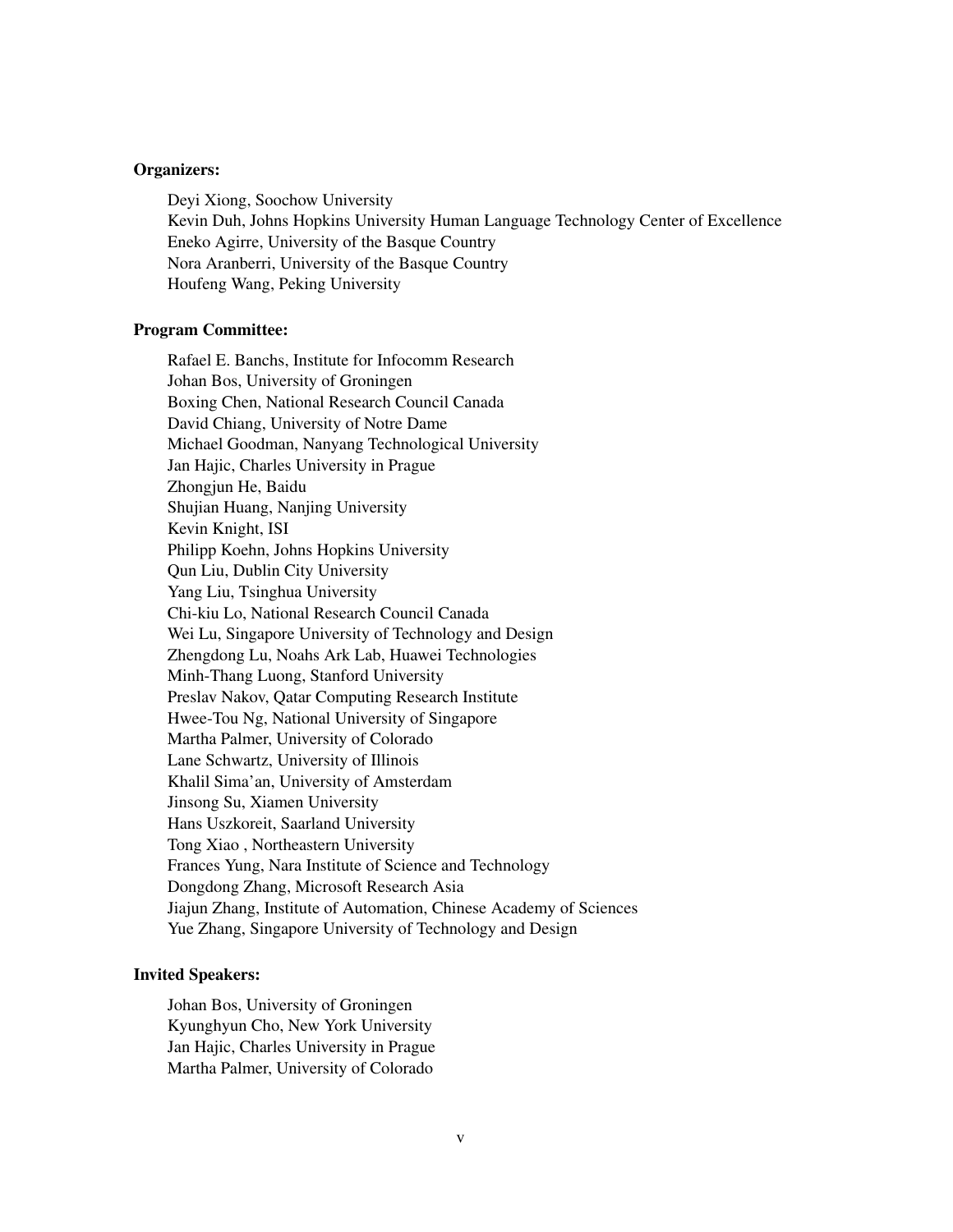#### Panelists:

Johan Bos, University of Groningen Kyunghyun Cho, New York University Jan Hajic, Charles University in Prague Martha Palmer, University of Colorado

#### Sponsors:

QTLeap National Science Foundation of China (grant No. 61403269) National Science Foundation of Jiangsu Province (grant No. BK20140355)

### Proceedings Editor:

Xing Wang, Soochow University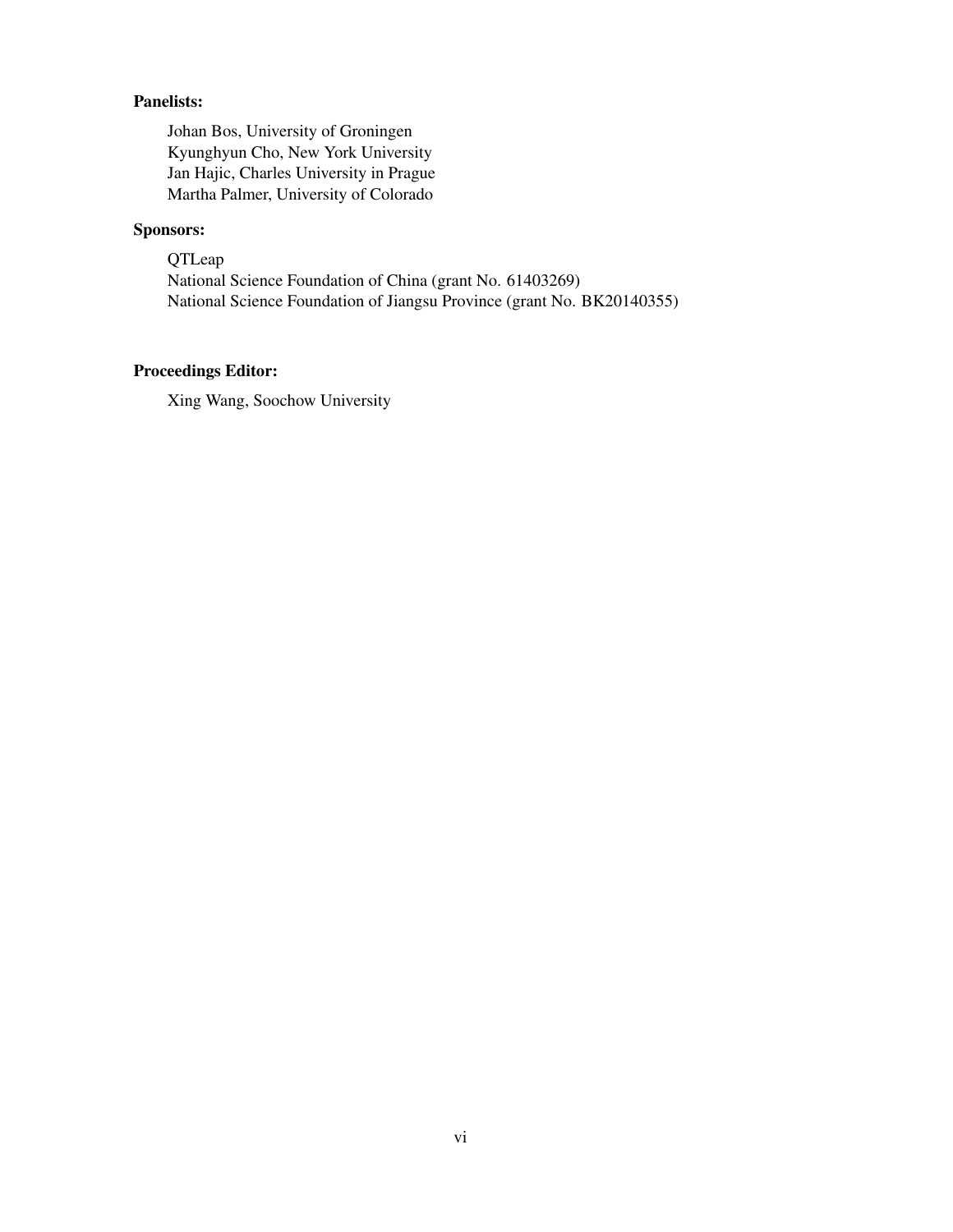Keynote Speech (I) Building a Large Parallel Meaning Bank Johan Bos University of Groningen johan.bos@rug.nl

## <span id="page-6-0"></span>Abstract

Translating from one language into another is a complex task and *meaning*, undoubtly, plays a crucial role (Langeveld, 1986). As anyone knows, there are good and bad translations. A good, faithful translation implies that all nuances of meaning have been preserved in the process of translating from one language to another. Bad translations show unwanted changes in meaning, and are often obtained by "blind" word-by-word substitutions, known to be not necessarily meaning preserving. For instance, literally translating "having a chat" into the Dutch phrase "een praatje hebben" changes the meaning and is therefore considered a bad translation. Paradoxically, often slight differences in meaning *are* allowed in translations: "voetballer" could be translated as "player" in football contexts.

As a matter of fact, meaning-preserving translations are not always possible, because there are 'lexical gaps' between languages, often caused by cultural differences. For example, in English there is a distinction between *cousin* and *nephew*, in Dutch it is just *neef*. There is no single Dutch word for *siblings*, one would say *broers en zussen*. Italian *sentire* generalizes over both the English *to hear*, *to feel* and *to taste*. Many national dishes or habits cannot be translated directly into other languages (e.g. Dutch *stroopwafel* is hard to catch in one Italian word; Italian *buonasera* needs to be translated as *good afternoon* when expressed at 2pm, but as *good evening* when used at 7pm). Some colour terms have no one-to-one correspondence between languages, e.g. *blue*: in Italian *blu* (dark blue), *azzurro* (light blue), or *celeste* (paler blue).

To investigate these phenomena from a semantic perspective on a massive scale one needs (a) a substantial number of translations, (b) meaning representations of these translations, and (c) being able to recognize non-literal interpretations. For a long time, since the interest in research of automated translation, this was simply not possible. But nowadays large parallel corpora exist and (very recently) substantial progress has been made in automated semantic interpretation. The aim of this project is to find out what the conditions are that determine good or bad translations, and investigate what role meaning plays in this process. The key idea is to automatically analyze large collections of translated texts (a technique that drastically improved current machine translation systems in the last decade) and assign cross-lingual formal meaning representations to the translations (Evang and Bos, 2013; Bos, 2014). We hope that this computational approach will offer us a completely new view on the relationship between meaning and translation by building a parallel meaning bank for four languages (English, Dutch, German and Italian). It could also be used to improve machine translation by developing translation quality metrics based on meaning rather than plain words.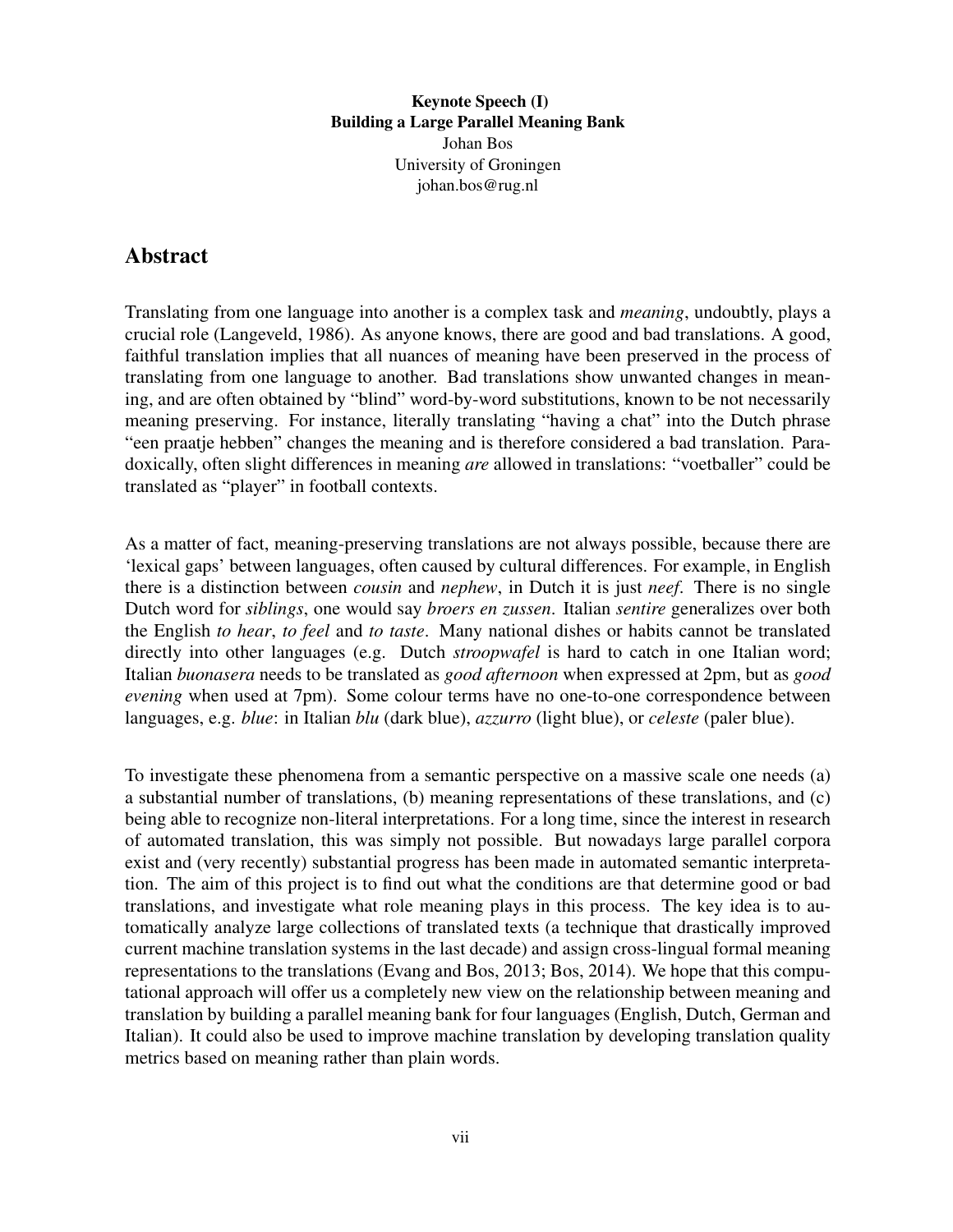# Biography

Johan Bos is Professor of Computational Semantics at the University of Groningen. He received his doctorate from the Computational Linguistics Department at the University of the Saarland in 2001. Since then, he held post-doc positions at the University of Edinburgh, working on spoken dialogue systems, and the La Sapienza University of Rome, conducting research on automated question answering. In 2010 he moved to his current position in Groningen, leading the computational semantics group. Bos is the developer of Boxer, a state-of-the-art wide-coverage semantic parser for English, nitiator of the Groningen Meaning Bank, a large semantically-annotated corpus of texts, and inventor of Wordrobe, a game with a purpose for semantic annotation. Bos is PI of an NWO VICI-project "Lost in Translation – Found in Meaning" investigating the role of meaning in human and machine translation. He is also current president of the ACL special interest group in computational semantics (SIGSEM).

### References

Johan Bos. 2014. Semantic annotation issues in parallel meaning banking. In Proceedings of the Tenth Joint ACL-ISO Workshop on Interoperable Semantic Annotation (ISA-10), pages 17–20, Reykjavik, Iceland.

Kilian Evang and Johan Bos. 2013. Using parallel corpora to bootstrap multilingual semantic parsers. In 20 Years of Bitext workshop at EMNLP 2013, Seattle, WA, USA.

Arthur Langeveld. 1986. Vertalen wat er staat. Synthese, De arbeiderspers.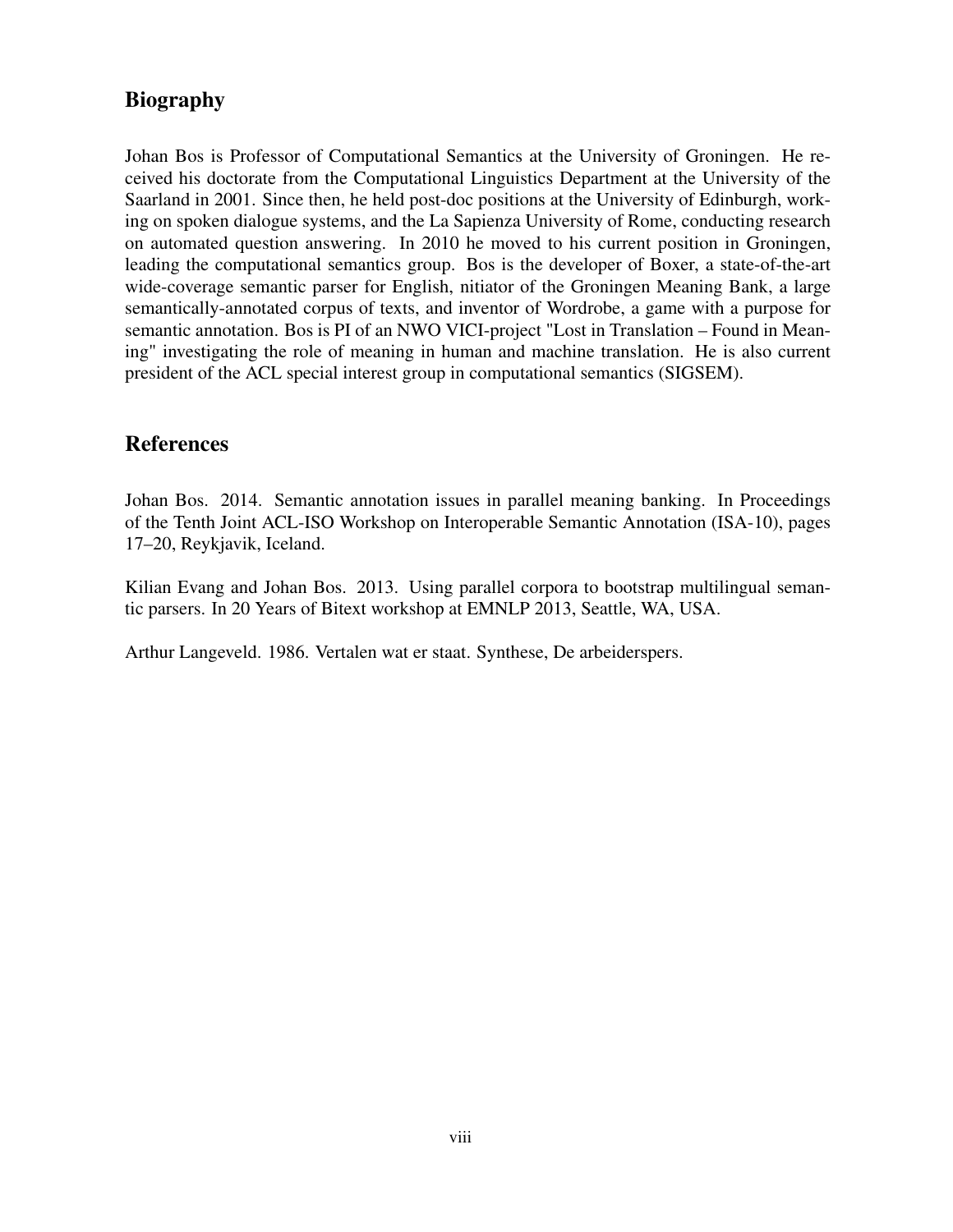#### <span id="page-8-0"></span>Keynote Speech (II) The Chimera-TectoMT architecture of Machine Translation with Deep Linguistic Analysis Jan Hajic Charles University in Prague hajic@ufal.mff.cuni.cz

#### Abstract

The TectoMT system is a result of long-term development which began in the pre-statistical era at Charles University in Prague and continued to include state-of-the-art tools for POS tagging, morphological feature disambiguation, lemmatization parsing, and some aspects of semantic analysis. It follows the usual Analysis-Transfer-Generation workflow, with transfer trained on a large parallel corpus using Hidden Markov Tree Model. Generation is partly rule-based (at the syntax level) and partly statistical (at the inflection/morphology level). Chimera is a hybrid system that uses a specific combination of TectoMT and a standard Phrase-based SMT (Moses), complemented by a "Depfix" automatic post-editing system, which as a whole improves on the individual systems, as documented in the results of the recent WMT Shared tasks. The system has been originally developed for English-Czech and recently transferred to several other languages within the EU QTLeap project (qtleap.eu), where it has been successfully used in the IT domain for both question and answer translation in a Q&A context. Both the TectoMT and Chimera systems will be presented together with a discussion about language (in) dependence of such a hybrid solution.

#### Biography

Jan Hajic is a full professor of Computational Linguistics at the Institute of Formal and Applied Linguistics, School of Computer Science (Faculty of Mathematics and Physics) at the Charles University in Prague, Czech Republic and has an Adjunct professor appointment at the Computer Science Department at the University of Colorado in Boulder. His interests cover morphology of inflective languages, machine translation, deep language understanding, and the application of statistical methods in natural language processing in general. He has also built a number of richly annotated language resources. His work experience includes both industrial research (IBM Research, Yorktown Heights, 1991-1993) and academia (Charles University, Prague and Johns Hopkins University, Baltimore, MD, USA). He has been the PI or Co-PI of several national and international grants and projects, most notably the large Czech Grant Agency grant for the Center of Computational Linguistics (2005-2011), several EU projects on Machine Translation (EuroMatrix/Plus, Faust, QTLeap, META-NET; currently HimL, QT21 and CRACKER) and the U.S.-based large ITR project "Malach" (coordinated by the Visual History Foundation, Los Angeles, CA, USA). Currently he is head of the large national infrastructure project "LINDAT/CLARIN" (2010-2019) and a deputy director of the Institute; he is the Chairman of the Board of META-NET, European network for multilingual language technology. He has about 110 cited publications, including a book on computational inflectional morphology.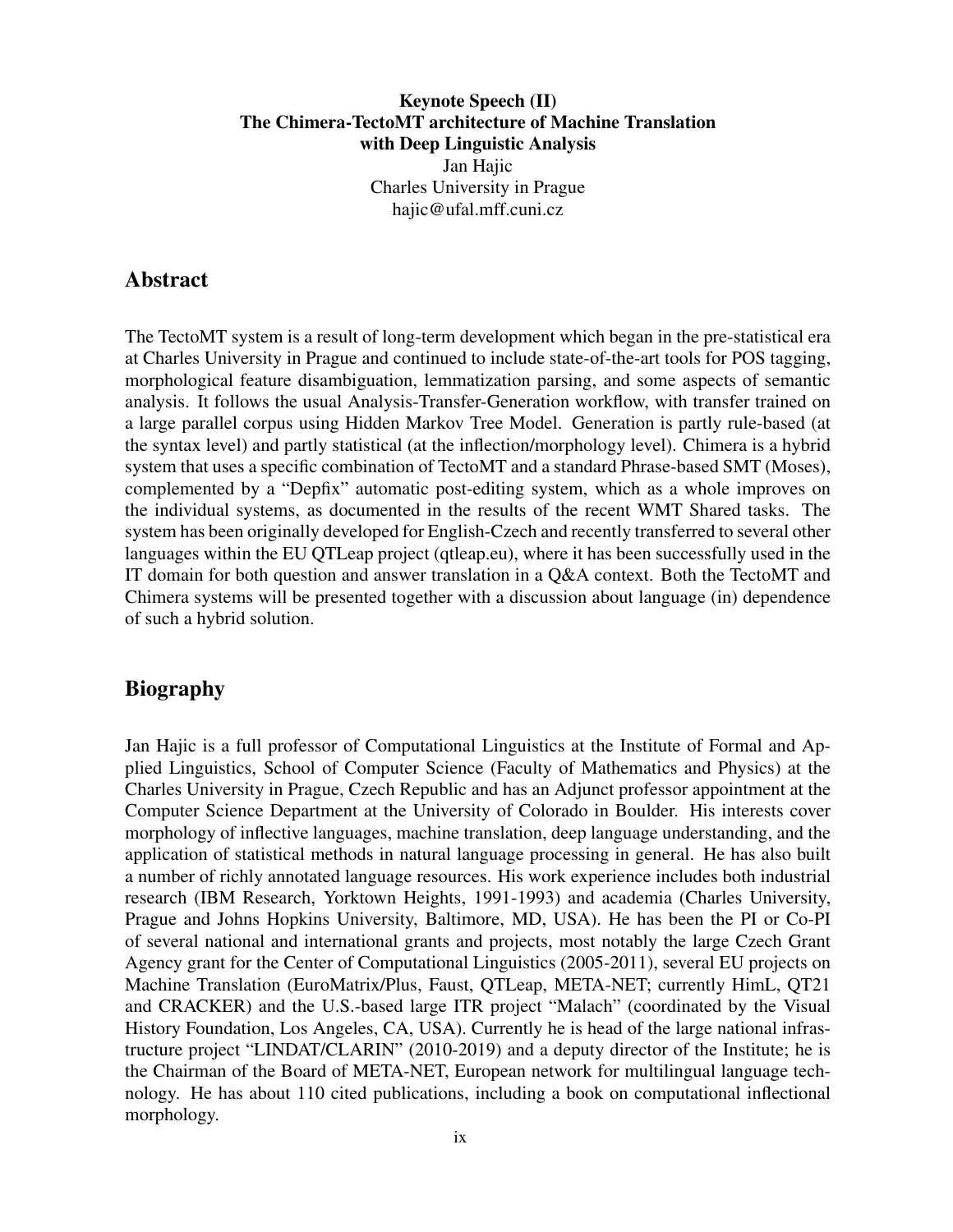#### <span id="page-9-0"></span>Keynote Speech (III) Statistical Machine Translation *without* Explicit Linguistic Structures Kyunghyun Cho Computer Science and Data Science, New York University kyunghyun.cho@nyu.edu

### Abstract

Different linguistic structures exist at various levels of natural language. A word is composed of a lexeme and a number of morphemes. A phrase consists of multiple words. Multiple phrases form a sentence. A paragraph is a sequence of more than one sentences, and so on. These structures, be them syntactic or semantic, facilitate our analysis of natural languages. It is however unclear whether these structures are necessary for machine translation. In this talk, I will present some of the latest research in neural machine translation, where nearly no such linguistic structure is being exploited, however, with comparable to, or often better than, many existing machine translation systems. The goal of this talk is not to strongly assert that those linguistic structures are not necessary, but to stimulate active discussion on this issue.

## Biography

Kyunghyun Cho is an assistant professor of Computer Science and Data Science at New York University (NYU). Previously, he was a postdoctoral researcher at the University of Montreal under the supervision of Prof. Yoshua Bengio after obtaining a doctorate degree at Aalto University (Finland) in early 2014. Kyunghyun's main research interests include neural networks, generative models and their applications.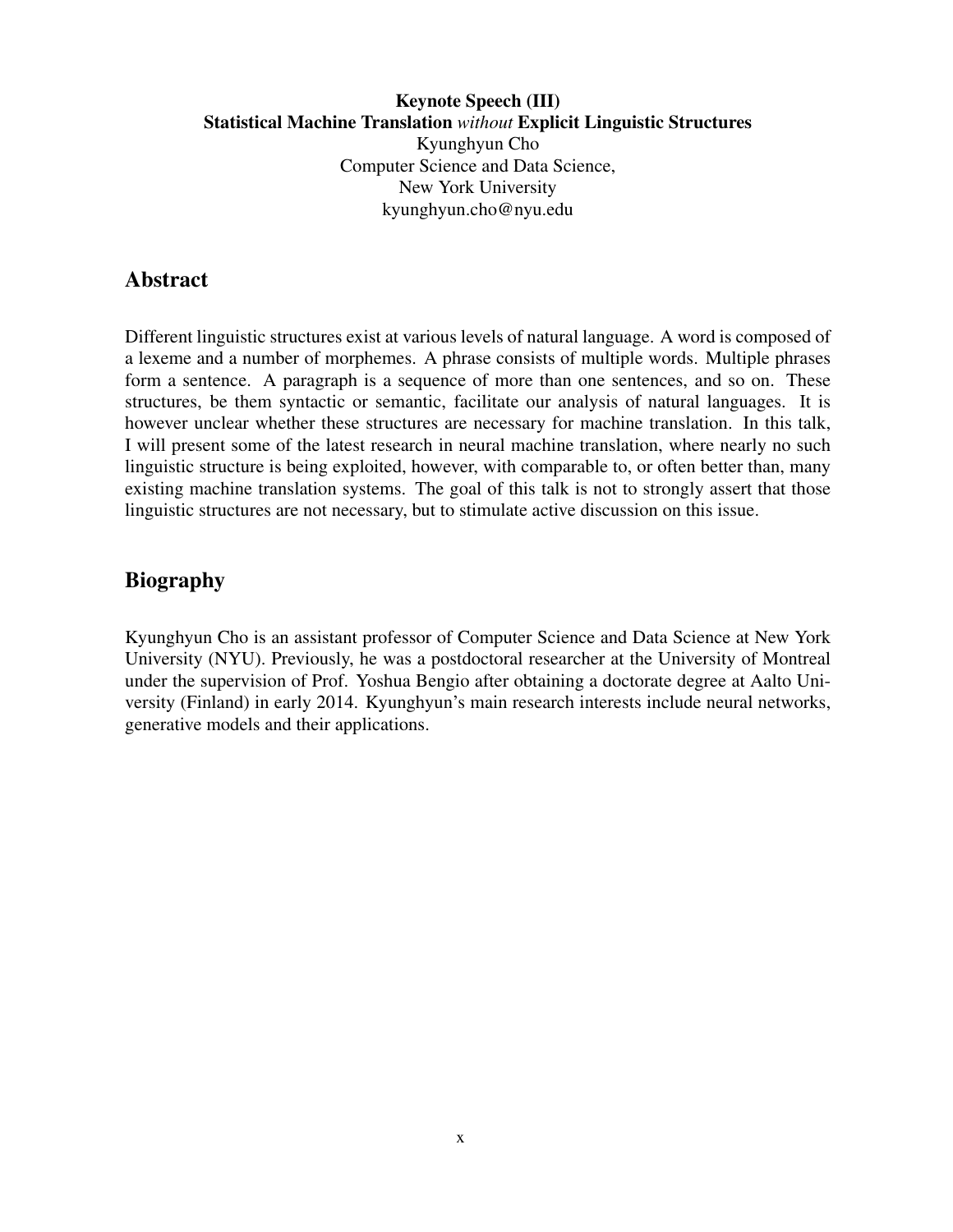<span id="page-10-0"></span>Keynote Speech (IV) Designing Abstract Meaning Representations Martha Palmer Departments of Computer Science and Linguistics University of Colorado Martha.Palmer@colorado.edu

#### Abstract

Abstract Meaning Representations (AMRs) provide a single, graph-based semantic representation that abstracts away from the word order and syntactic structure of a sentence, resulting in a more language-neutral representation of its meaning. Current versions of AMRs capture nested predicate argument structures with PropBank-style semantic role labels, Named Entity tags, coreference, discourse relations and explicit interpretations of modality and negation. AMRs implement a simplified, standard neo-Davidsonian semantics. A word in a sentence either maps to a concept or a relation or is omitted if it is already inherent in the representation or it conveys inter-personal attitude (e.g., stance or distancing), (Banarescu et al., 2013). The basis of AMR is the PropBank lexicon of coarse-grained senses of verb, noun and adjective relations as well as the roles associated with each sense (each lexicon entry is a 'roleset') (Palmer et al., 2005). By marking the appropriate roles for each sense, this level of annotation provides information regarding *who* is doing *what* to *whom*. However, unlike PropBank, AMR provides a deeper level of representation of discourse relations, non-relational noun and prepositional phrases, quantities and time expressions (which PropBank largely leaves unanalyzed). Additionally, AMR makes a greater effort to abstract away from language-particular syntactic facts, instead attempting to generalize what can be thought of as different ways of saying the same thing. This talk will explore the differences between PropBank and AMR, the current and future plans for AMR annotation, and the potential of AMR as a basis for machine translation (Xue et al., 2014).

#### Biography

Martha Palmer is a Professor at the University of Colorado with joint appointments in Linguistics and Computer Science, an Institute of Cognitive Science Faculty Fellow, and the Director of CLEAR, the Computational Language and EducAtion Research Center. She also directed the 2011 Linguistics Institute in Boulder. Professor Palmer's Ph.D. is in Artificial Intelligence from the University of Edinburgh, in 1985. She is an Association of Computational Linguistics (ACL) Fellow, and has won an Outstanding Graduate Advisor 2014 Award and a Boulder Faculty Assembly 2010 Research Award. Her research is focused on capturing elements of the meanings of words that can comprise automatic representations of complex sentences and documents. Supervised machine learning techniques rely on vast amounts of annotated training data so she and her students are engaged in providing data with semantic annotation for English, Chinese, Arabic, Hindi, and Urdu, funded by DARPA and NSF, both manually and automatically. A more recent focus is the application of these methods to biomedical journal articles and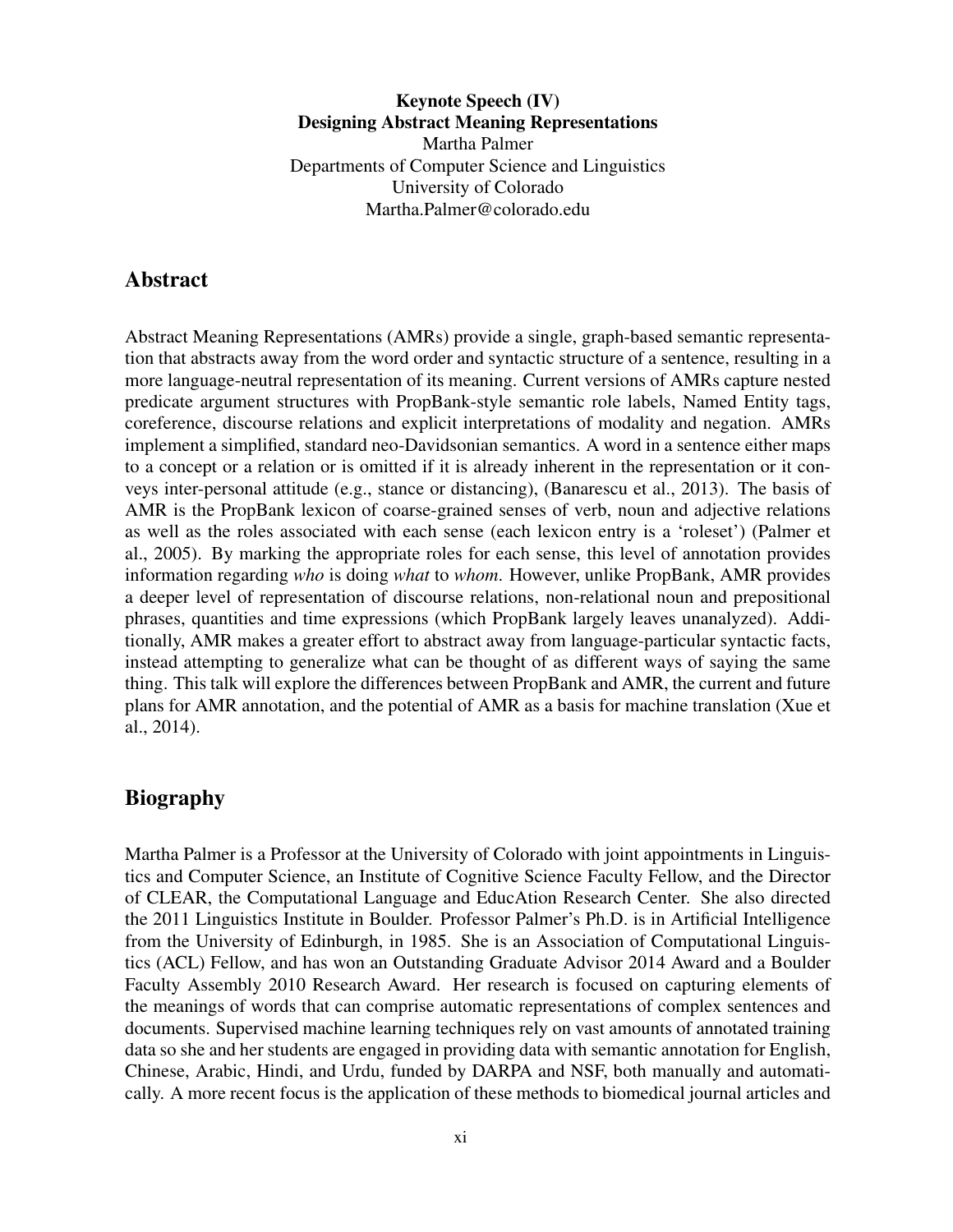clinical notes, funded by NIH, and also to the Geosciences (ClearEarth), funded by NSF. She co-edits LiLT, Linguistic Issues in Language Technology, and has been a co-editor of the Journal of Natural Language Engineering and on the CLJ Editorial Board. She is a past President of ACL, and past Chair of SIGLEX and of SIGHAN.

### Acknowledgments

The content of this talk represents the fruit of a large, long-term collaborative effort that has involved valuable input from all of the co-authors of the papers cited, but which has especially benefited from the thoughts and guidance of Kevin Knight, Daniel Marcu, Ulf Hermjakob, Claire Bonial, Tim O'Gorman, Kira Griffit, Nathan Schneider, Nianwen Xue, Jan Hajic and Zdenka Uresova. We also gratefully acknowledge the support of the National Science Foundation CISE-IISRI-0910992, Richer Representations for Machine Translation, and DARPA DEFT - FA-8750-13-2-0045 (a subcontract from LDC). Any opinions, findings, and conclusions or recommendations expressed in this material are those of the authors and do not necessarily reflect the views of the National Science Foundation.

# References

Laura Banarescu, Claire Bonial, Shu Cai, Madalina Georgescu, Kira Griffitt, Ulf Hermjakob, Kevin Knight, Philipp Koehn, Martha Palmer, and Nathan Schneider. 2013. Abstract meaning representation for sembanking. In Proceedings of the 7th Linguistic Annotation Workshop and Interoperability with Discourse, pages 178–186. Association for Computational Linguistics.

Martha Palmer, Daniel Gildea, and Paul Kingsbury. 2005. The Proposition Bank: An annotated corpus of semantic roles. Computational Linguistics, 31(1):71–106.

Nianwen Xue, Ondrej Bojar, Jan Hajic, Martha Palmer, Zdenka Uresova, and Xiuhong Zhang. 2014. Not an interlingua, but close: Comparison of english amrs to chinese and czech. In Proceedings of the Sixth International Conference on Language Resources and Evaluation(LREC).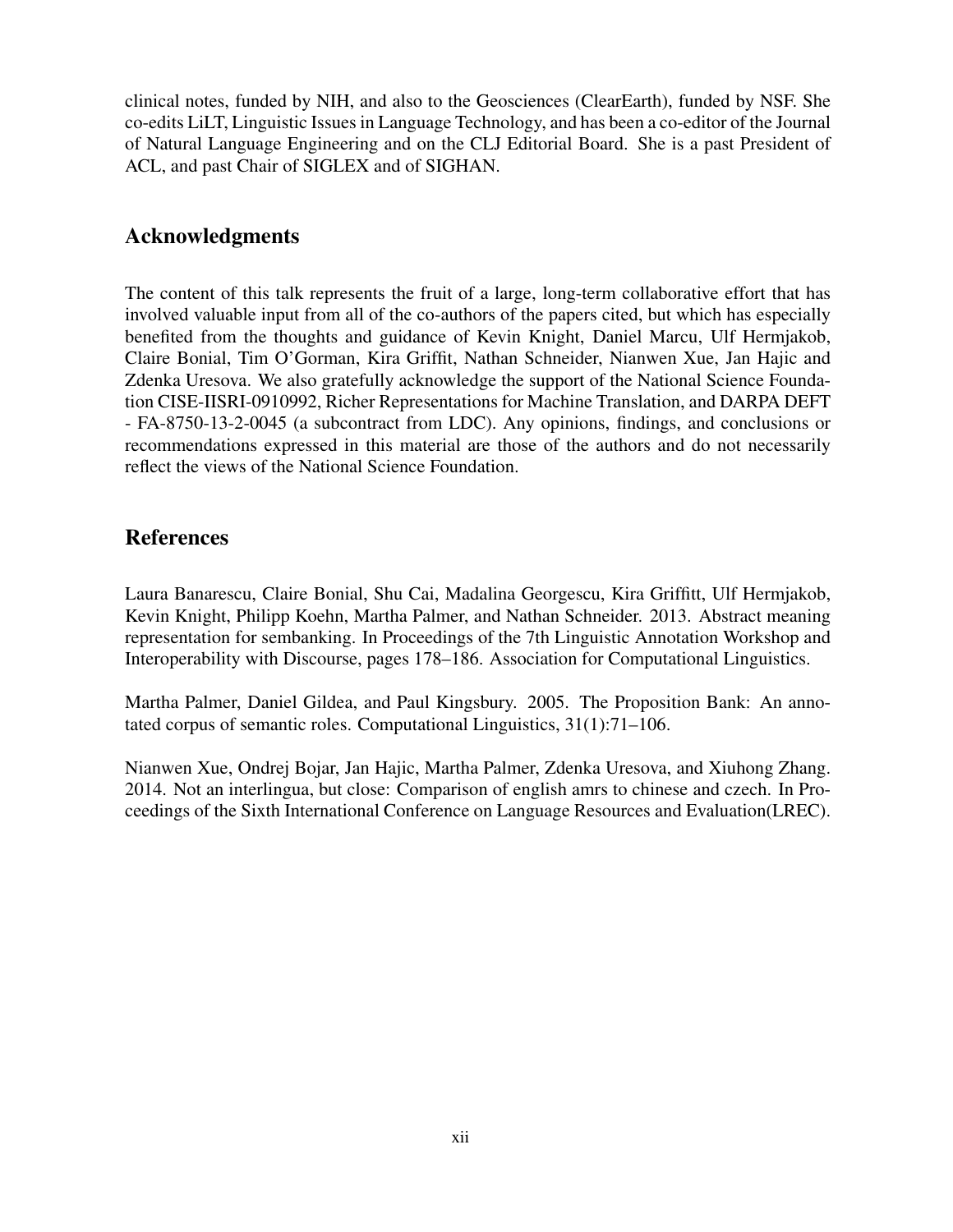# Table of Contents

| <b>Building a Large Parallel Meaning Bank (Keynote Speech I)</b>                                                        |  |
|-------------------------------------------------------------------------------------------------------------------------|--|
| The Chimera-TectoMT architecture of Machine Translation with Deep Linguistic Analysis (Keynote<br>$\textit{Speech II})$ |  |
| Statistical Machine Translation without Explicit Linguistic Structures (Keynote Speech III)                             |  |
| <b>Designing Abstract Meaning Representations (Keynote Speech IV)</b>                                                   |  |
| Deterministic natural language generation from meaning representations for machine translation                          |  |
| <b>Extending Phrase-Based Translation with Dependencies by Using Graphs</b>                                             |  |
| The Naming Sharing Structure and its Cognitive Meaning in Chinese and English                                           |  |
| Towards Semantic-based Hybrid Machine Translation between Bulgarian and English                                         |  |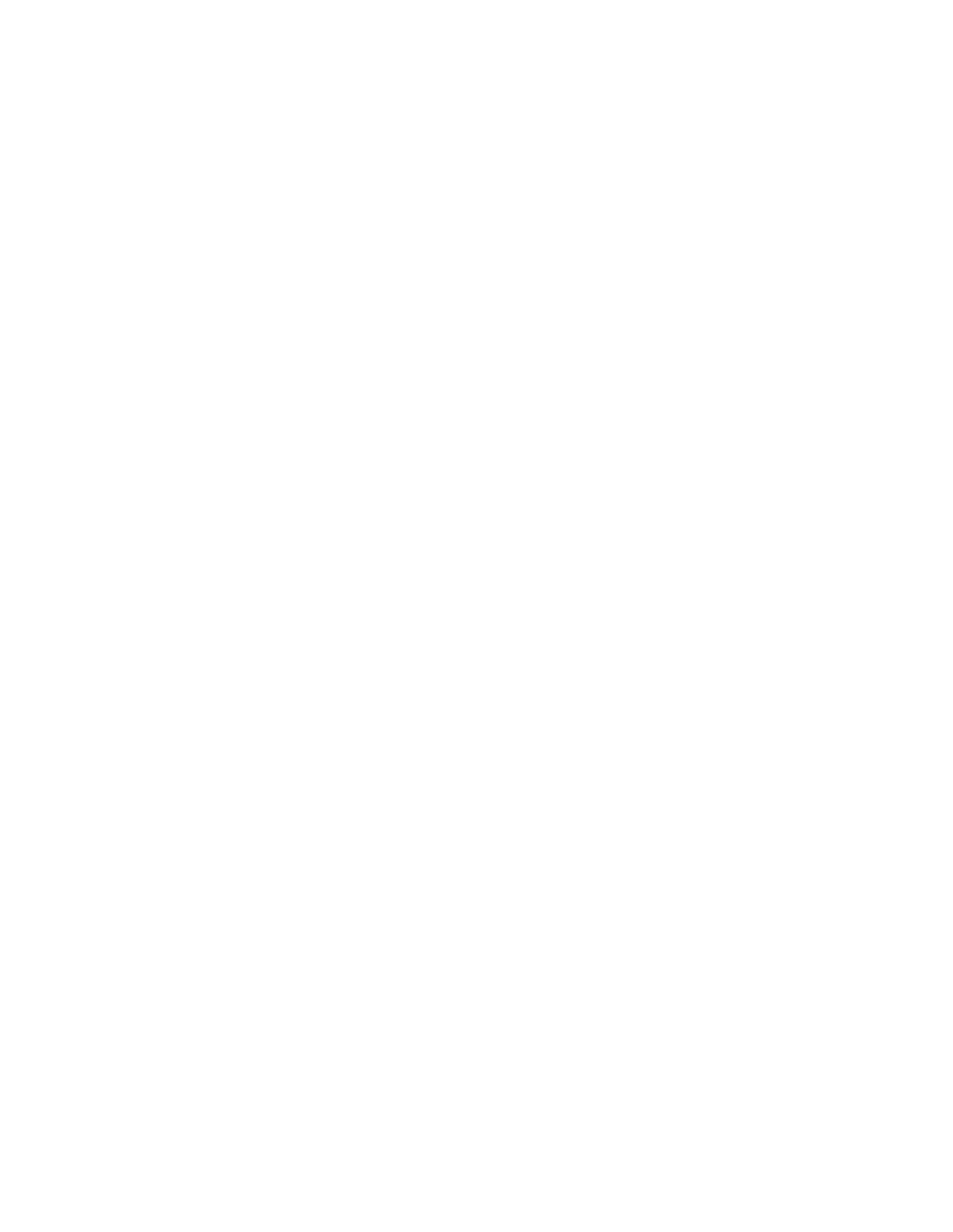# Workshop Program

Thursday, June 16, 2016

- 8:45–9:00 *Opening Remarks*
- 9:00–10:30 Session 1 (Chair: Yvette Graham)
- 9:00–10:00 *Keynote Speech (I) [Building a Large Parallel Meaning Bank](#page-6-0)* Johan Bos (University of Groningen)
- 10:00–10:15 *[Deterministic natural language generation from meaning representations for ma](#page-0-0)[chine translation](#page-0-0)* Alastair Butler
- 10:15–10:30 *[Extending Phrase-Based Translation with Dependencies by Using Graphs](#page-0-0)* Liangyou Li, Andy Way and Qun Liu
- 10:30–11:00 *Coffee Break*

#### 11:00–12:00 Session 2 (Chair: Nora Aranberri)

11:00–12:00 *Keynote Speech (II) [The Chimera-TectoMT architecture of Machine Translation with Deep Linguistic](#page-8-0) [Analysis](#page-8-0)* Jan Hajic (Charles University in Prague)

12:00–14:00 *Lunch*